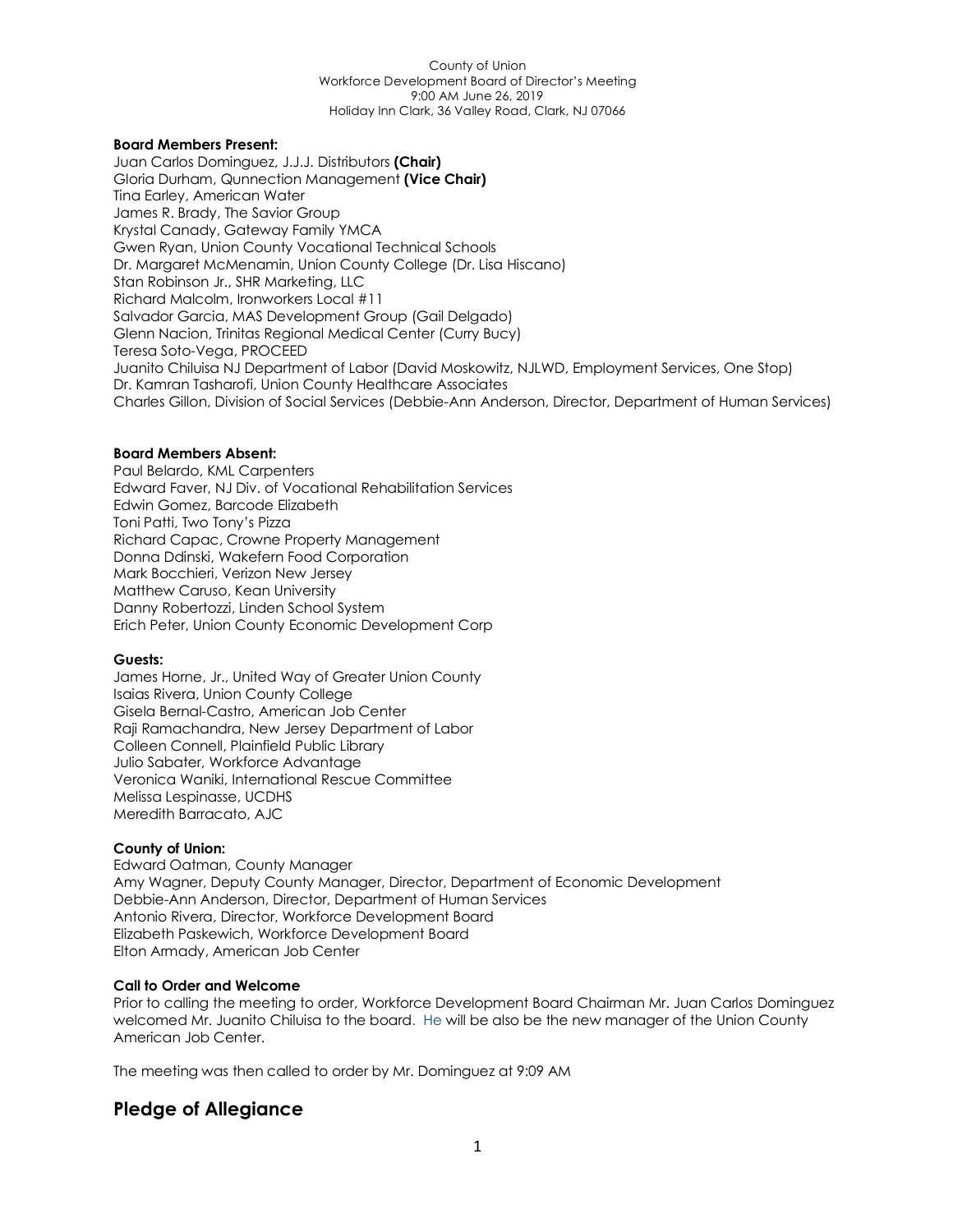## **Roll Call**

Ms. Elizabeth Paskewich conducted the Roll Call.

# **Open Public Meetings Act**

Ms. Elizabeth Paskewich read the Open Public Meetings Act Statement.

# **Approval of the May 15, 2019 Minutes**

A motion was made by Krystal Canady and seconded by Stan Robinson, Jr. The motion carried.

# **WDB Director's Report**

WDB Director Antonio Rivera gave the report.

Mr. Rivera began his report by stating that the Union County WDB needs to go through a State Employment and Training Commission recertification process which needs to be completed by September and we are on track to do so. The steps that need to be taken may be found in the meeting folder link to the google drive. Director Rivera stated that the by-Laws must be updated to accurately reflect WIOA. He added how the recertification process works and further stated that as part of the process there are changes that need to be made to the website. Mr. Rivera also stated that there must be a complete lexicon transition from One Stop Career Center to American Job Center as well as from WIA to WIOA. Additionally, Article IV-Membership Section 2 needs to be eliminated and Article IV Membership Section 3 needs to be amended. WIOA states that 20%, or a minimum of two members must be from labor. Director Rivera stated that all the necessary information has been available on the google drive for the last three weeks.

Director Rivera also spoke about the various strategies that will be employed in the upcoming months.

Amy Wagner offered praise for the work that has been done.

Director Rivera thanked Amy for the praise and spoke of making a great work experience. Additionally, he discussed how the WDB is working to get clients into the private sector.

# **By Laws Update**

A motion was made by Teresa Soto-Vega and seconded by Tina Early. The motion carried.

# **Budget & Expense Report**

Program Years 2017 & 2018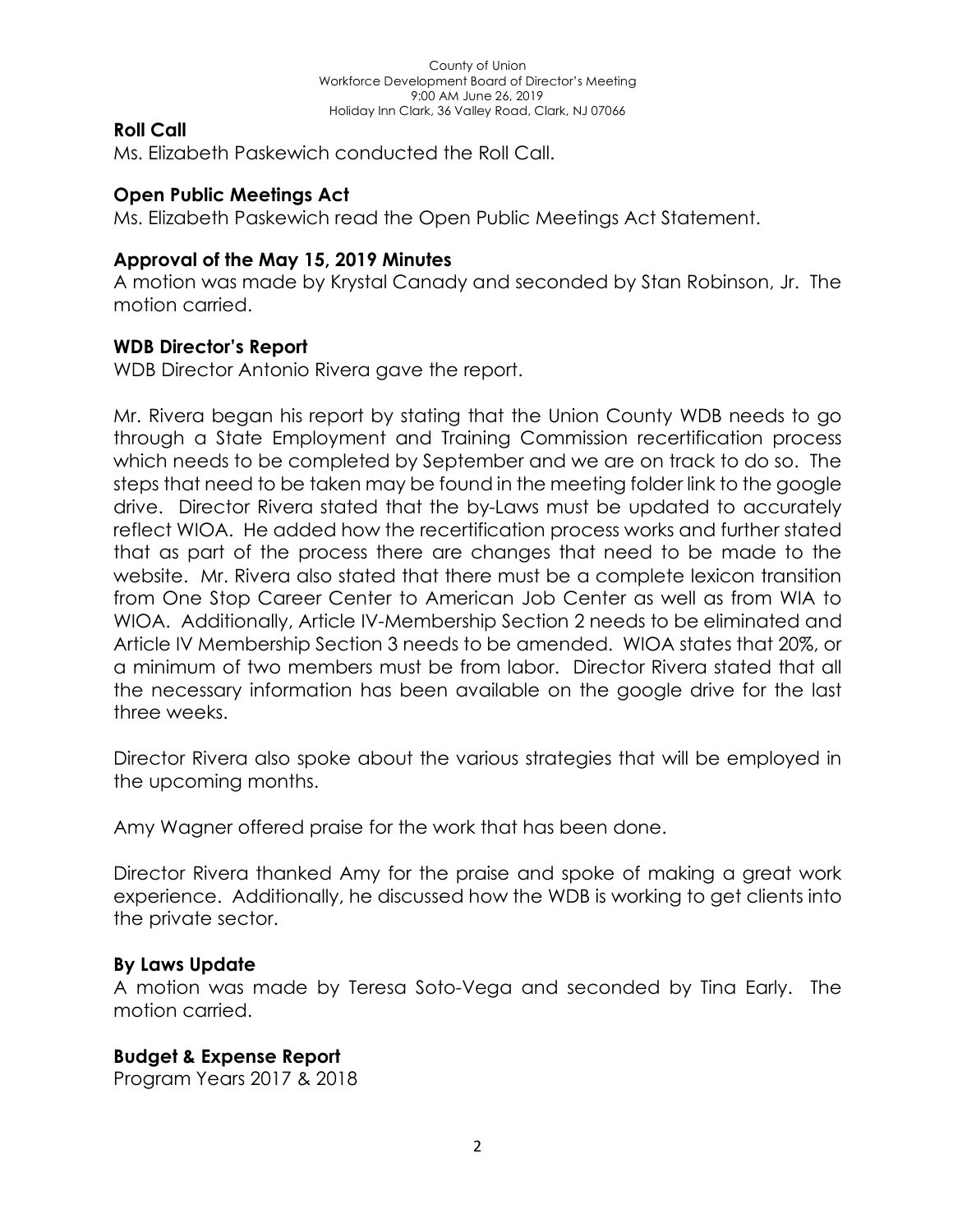Thomas McCabe, Accountant provided the Board with budget and expense updates.

Mr. McCabe stated the following information for WIOA PY 17 as of May 31st, 2019. In the Adult Category \$1,154 842 has been budgeted. \$884,811 has been spent. There remains a balance of \$270,031 that needs to be expended by June 30<sup>th</sup>, 2019. In the youth category \$1,045,950 has been budgeted with \$680,122 has been spent. There is a balance of \$365,828 to be expended by June 30<sup>th</sup>. Pertaining to Dislocated Workers, \$1,379,393 has been allocated. \$1,181,563 has been spent as of May 31st. This leaves \$197,830 to be expended by June 30<sup>th</sup>.

Tom then moved on to WIOA PY 2018. In the Adult Category \$1,043,120 has been budgeted. As of May 31st, \$296,512 has been spent. This leaves \$746,608 to be expended by June 30th, 2020. In the Youth category \$986,846 has been budgeted. As of May 31st, \$443,263 has been spent. This leaves \$543,583 to be expended by June 30th, 2020. With regards to Dislocated Worker, \$1,270,549 has been budgeted. As of May 31st, \$982,778 has been spent. This leaves \$287,771 to be expended by June 30<sup>th</sup> of 2020.

Next up was PY 2018 WFNJ Budget Update. In the TANF category, \$1,532,042 has been budgeted. As of May 31st \$953,697 has been spent. There remains \$578,345 in the account with the balance to be rescinded December 31st, 2019. In GA/SNAP there has been \$1,044,474 budgeted. As of May 31st there has been \$516,789 spent. This leaves \$527,685 in the account with the balance to be rescinded on December 31st. In the WLL account \$213,000 has been budgeted. \$180,777 has been spent as of May 31st. There is \$32,223 in the account. The remainder is to be rescinded as of December 31st. There has been \$42,420 budgeted for CAVP. Nothing has been spent. With regards to Smart Steps, \$4,815 has been budgeted with nothing spent. In the category of Work Verification \$42,000 has been allocated. As with the previous two mentioned accounts nothing has been spent. These three accounts will also have any remaining funds rescinded on December 31st, 2019.

James Brady inquired as to how the WFNJ Budget equates to people served. Director Rivera replied that we do not have those figures at this time.

Additionally, \$315,000 has been budgeted for the Summer Youth Employment Program. The allocations are as follows: \$39,000 for AJC Program Staffing, \$55,500 for United Way of Greater Union County Program Services, and \$220,500 for UWGUC Youth Employment. As of May 31st none of the funds have been expended.

### **Program Year 2019 Proposed Budget**

The highlights are: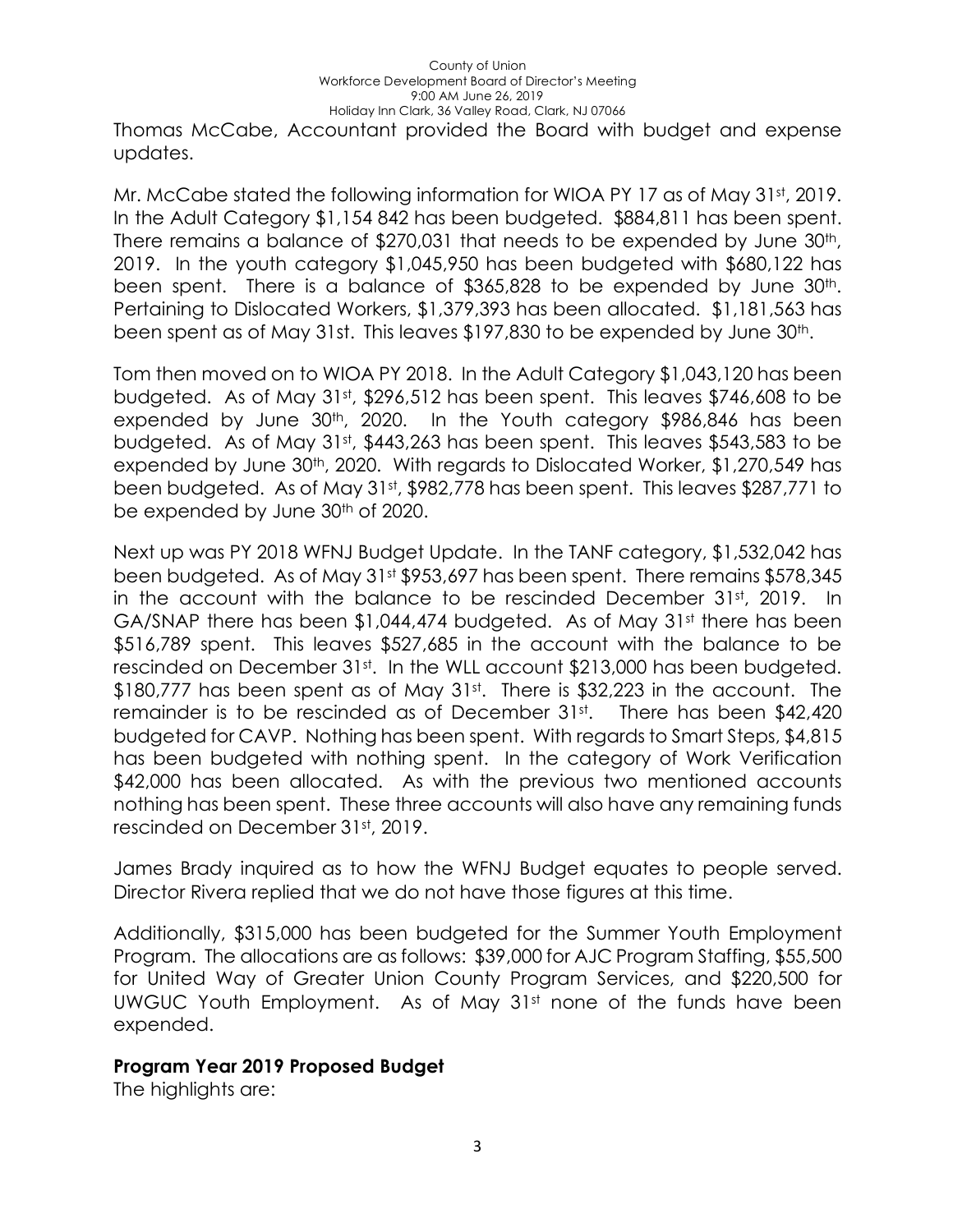\$160,000 has been budgeted for Software and Equipment Upgrades.

\$67,000 has been budgeted for Supportive Services.

\$1,900,000 has been budgeted for AJC Staffing Salaries and Fringe Benefits from July 1, 2019 to June 30, 2020.

\$1,005,000 has been budgeted for Comprehensive Career Services during that timeframe.

More detail may be found in the meeting folder link to the google drive.

# **Approval PY 2019 Budget**

Dr. Tasharofi made a motion to approve the budget. Teresa Soto-Vega seconded it. The motion carried.

# **Resolutions of the UCWDB**

# **i. Resolution No. 2019-05**

Awarding a contract for the provision of Simon Youth Academy Operator-WIOA Out of School Youth.

James Brady made a motion. Tina Early seconded the motion. The motion carried with Gwen Ryan abstaining.

# **ii. Resolution No. 2019-06**

Awarding a Contract for the Provision of AJC Affiliate Career Services Operator. Krystal Canady made a motion. Stan Robinson, Jr. seconded it. The motion carried with Juan Carlos Dominguez, Dr. Lisa Hiscano, and Tina Early all abstaining.

# **iii. Resolution No. 2019-07**

Authorizing the Award of a Consulting contract for Comprehensive Professional Services.

Dr. Tasharofi made a motion. Teresa Soto-Vega seconded it. The motion carried.

# **iv. Resolution No. 2019-08**

Authorizing the Award of a Contract for Professional Services-Sub Recipient Fiscal Contract Monitoring.

Stan Robinson, Jr. made a motion. Krystal Canady seconded the motion. The motion carried.

# **v. Resolution No. 2019-09**

Awarding Contracts for the provision of WorkFirst New Jersey Programs.

Dr. Tasharofi made a motion. The motion was seconded by Stan Robinson, Jr. The motion carried. Dr. Hiscano, Juan Carlos Dominguez, and Tina Early all abstained.

# **vi. Resolution No. 2019-10**

Authorizing the use of Competitive Contracting Procedures for the Procurement of an American Job Center Operator.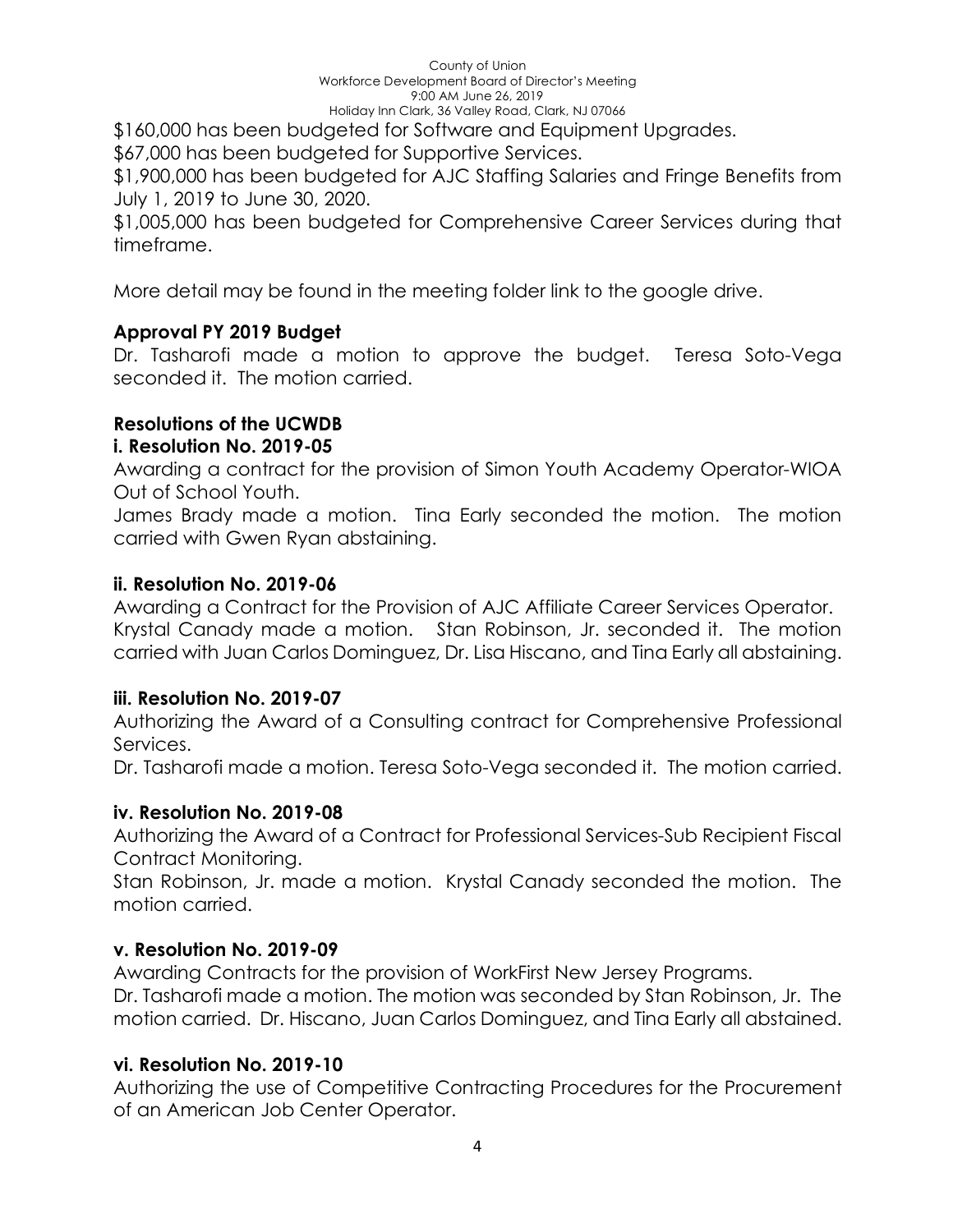A motion was made by James Brady. Tina Early seconded the motion. The motion carried.

## **vii. Resolution No. 2019-11**

Authorizing the Award of a Professional Services Contract. Krystal Canady made a motion. Gloria Durham seconded the motion. The motion carried.

An explanation for the necessity of each resolution is available through the recording.

## **American Job Center Report**

Elton Armady, Director AJC gave the report.

Mr. Armady's entire report may be found by accessing the link to the google drive that was provided to all board members.

He began his report by highlighting the services that UWGUC has provided on behalf of both ISY and OSY. Mr. Armady stated that in the month of May UWGUC has provided certifications for 8 OSY. 141 received service elements. A total of 521 ISY and OSY received service elements.

With regard to the Summer Youth Employment Pathways Program, Elton stated that UWGUC has made a concerted effort to reach out to youth in Union County. They have not only reached out to the youth, but their parents as well. This helps to ensure that each applicant has the proper documentation so that they may be eligible for the program.

He stated that the AJC hosted an application review event at Rahway Community Action.

They have worked with Plainfield Action Services who has been providing families with SYEPP applications as they inquire about summer employment for their youth.

Completed the orientation presentation.

Working with Paychex to automate the time management system and implement direct deposit for all youth which will streamline the process.

Hosted a recruitment event at the Elizabeth Housing Authority.

Met with Neighborhood Health Services and created a plan for providing free physicals to Plainfield youth. Additionally, they were able to secure 6 employment slots at the Plainfield Health Center.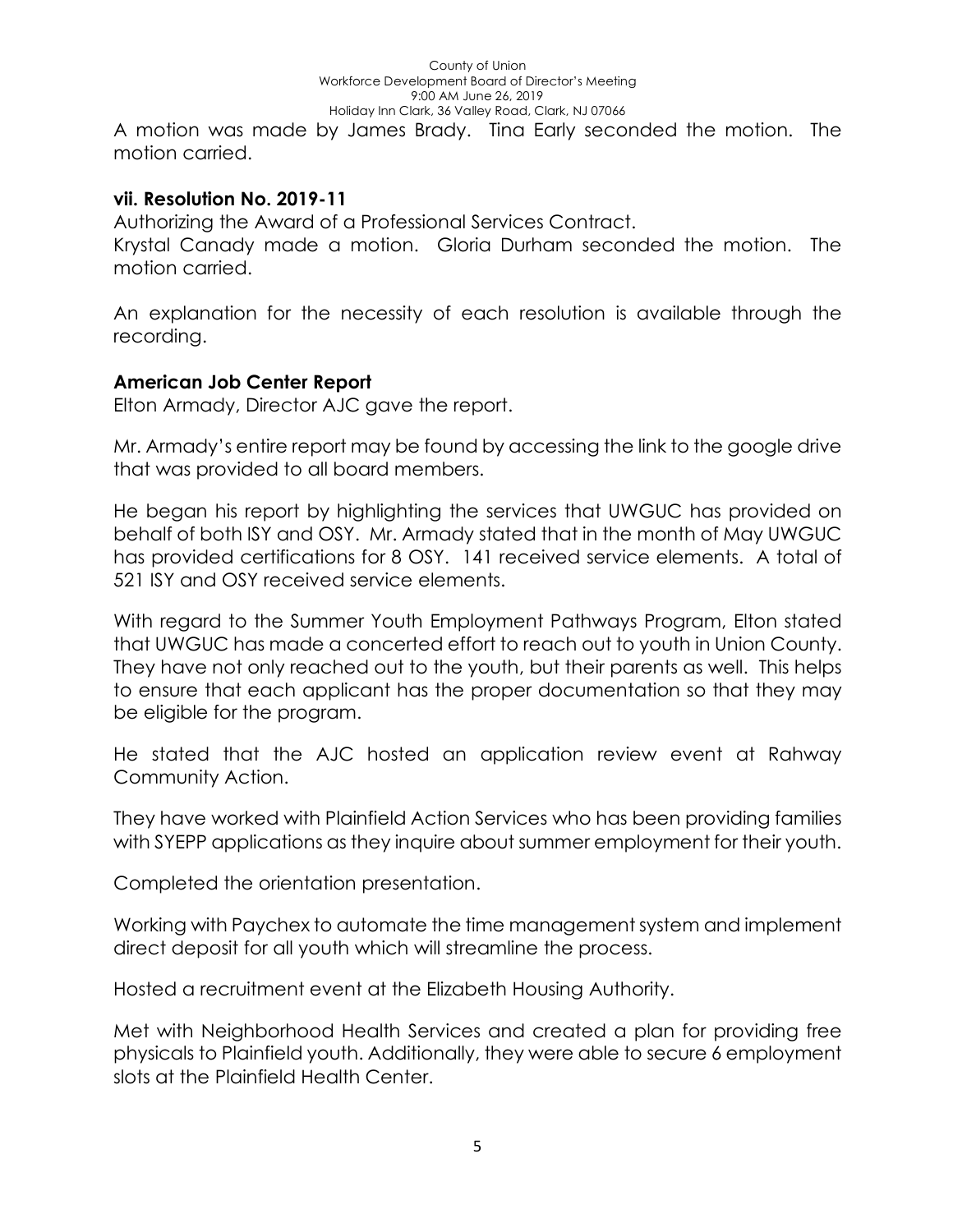126 youth have received applications and have not returned documentation. 61 have applied and are missing some documentation. 39 have completed documentation. 201 youth have confirmed employment.

Elton is very pleased that they are reaching the higher end of their goals.

Next up was Union County College.

In terms of resident services provided during the month of May there have been 21 clients who have received soft skills training, there have been 33 referrals to the One Stop, and 3 job placements.

Elton then related a success story. It pertained to Robyia, a young woman who came to the Plainfield AJC in April of 2018. With the assistance of Edwina Chestnut, she took advantage of the many services offered. She took courses in Supply Chain Management. Robiyia was able to repair her credit and receive an Associate's Degree in Criminal Justice from UCC. She has applied to Rutgers to continue her education and receive a Bachelor's Degree. Robiyia has accepted a full-time position at Mamiye Sales, Inc. as a Customer Service Representative. She is now earning a comfortable annual salary that makes her feel financially secure. This speaks to the mission of the AJC. We don't just send people to training, but offer many varied types of career services.

During May we had had 186 WIOA participants go through orientation at the AJC. 42 received TABE Testing, and 21 were sent to soft skills training at UCC.

We continue to look at the client flow that comes through our doors. 230 SNAP clients met with Elizabeth Staff. There were 182 other clients in Elizabeth. The average number of people who walked through the doors in Elizabeth was 19 per day. In Plainfield there were 41 SNAP clients seen and 155 others for an average of 8 per day. This speaks to the different beasts that we are working with. Plainfield has a low rate of traffic that comes through. We continue to tailor our programs to meet the needs of the people that walk through our doors.

Based on the FutureWorks Data Report of May 15<sup>th</sup>, we are exceeding all of our goals. This may have to do with a system update that was rolled out on June 14th. We appreciate the fact that the board has made funds available. We have an RCCP competitive bid process going on. We hope to be able to obtain new software out of that. Elton mentioned that he had attended a Workforce Technology Program Conference in California.

The Simon Youth Academy had a graduation ceremony for 7 students which took place at Jersey Gardens Mall on June 14th. Elton also recognized the various people who have been key players in making the Simon Youth Academy a success story. Elton expects the graduating class next year to grow to 35.